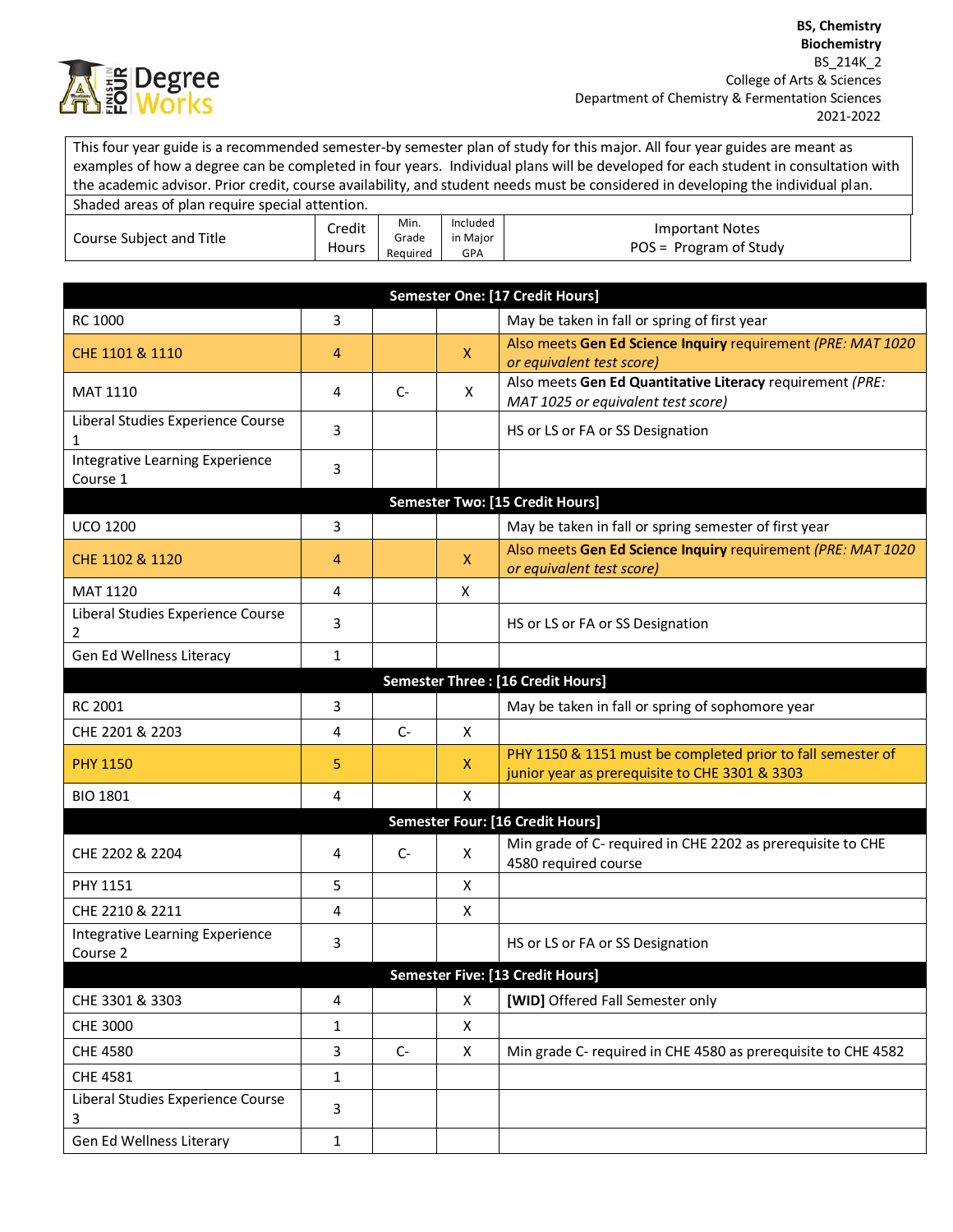

This four year guide is a recommended semester-by semester plan of study for this major. All four year guides are meant as examples of how a degree can be completed in four years. Individual plans will be developed for each student in consultation with the academic advisor. Prior credit, course availability, and student needs must be considered in developing the individual plan.

| Shaded areas of plan require special attention. |                 |                           |                             |                                                  |
|-------------------------------------------------|-----------------|---------------------------|-----------------------------|--------------------------------------------------|
| Course Subject and Title                        | Credit<br>Hours | Min.<br>Grade<br>Reauired | Included<br>in Maior<br>GPA | <b>Important Notes</b><br>POS = Program of Study |

| Semester Six: [14-15 Credit Hours]          |              |              |                                                                                                                                                                                                                      |  |  |  |
|---------------------------------------------|--------------|--------------|----------------------------------------------------------------------------------------------------------------------------------------------------------------------------------------------------------------------|--|--|--|
| BIO 2600 & 2610                             | 4            | X            |                                                                                                                                                                                                                      |  |  |  |
| BIO 2400 or 2700                            | 3            | $\mathsf{x}$ |                                                                                                                                                                                                                      |  |  |  |
| <b>BIO 2410</b>                             | $\mathbf{1}$ | X            |                                                                                                                                                                                                                      |  |  |  |
| <b>CHE 4582</b>                             | 3            | X            | Offered in Spring Semester only                                                                                                                                                                                      |  |  |  |
| <b>Biochemistry Elective 1</b>              | $3 - 4$      | X            | Choose one course from the electives list under Biochemistry<br>Electives; A total of 11-12 hours required; A minor in Biology<br>may be possible if 14 hours of BIO courses at or above the 2000<br>level are taken |  |  |  |
| Semester Seven: [16-17 Credit Hours]        |              |              |                                                                                                                                                                                                                      |  |  |  |
| <b>BIO 3800</b>                             | 4            | X            |                                                                                                                                                                                                                      |  |  |  |
| CHE 3404                                    | 3            | $\mathsf{x}$ | Offered Fall Semester only                                                                                                                                                                                           |  |  |  |
| Liberal Studies Experience Course<br>4      | 3            |              | HS or LS or FA or SS Designation                                                                                                                                                                                     |  |  |  |
| Integrative Learning Experience<br>Course 3 | 3            |              |                                                                                                                                                                                                                      |  |  |  |
| <b>Biochemistry Elective 2</b>              | $3 - 4$      | X            | Choose one course from the electives list under Biochemistry<br>Electives; A total of 11-12 hours required                                                                                                           |  |  |  |
| Semester Eight: [11-13 Credit Hours]        |              |              |                                                                                                                                                                                                                      |  |  |  |
| CHE 4000                                    | $\mathbf{1}$ | $\mathsf{x}$ | <b>CAPSTONE</b>                                                                                                                                                                                                      |  |  |  |
| <b>Biochemistry Elective 3</b>              | $3 - 4$      | X            | Choose one course from the electives list under Biochemistry<br>Electives; A total of 11-12 hours required                                                                                                           |  |  |  |
| <b>Biochemistry Elective 4</b>              | $3 - 4$      | X            | If needed to meet Biochemistry Electives hours; if not needed,<br>take Free Electives to meet the 120 hours required for the<br>degree                                                                               |  |  |  |
| <b>Free Elective</b>                        | 3            |              |                                                                                                                                                                                                                      |  |  |  |
| <b>Free Elective</b>                        | $\mathbf{1}$ |              | If needed to reach the 120 hours required for the degree                                                                                                                                                             |  |  |  |

| <b>General Requirements Summary</b>                      |         |                     |             |     |  |  |  |
|----------------------------------------------------------|---------|---------------------|-------------|-----|--|--|--|
| Minimum<br>Gen Ed.<br><b>Total Hours</b><br><b>Hours</b> |         |                     | Minimum     |     |  |  |  |
|                                                          | Writing | Major GPA           | Overall GPA |     |  |  |  |
| 120                                                      | 44      | RC 1000 and RC 2001 | 2.0         | 2.0 |  |  |  |

**All CHE courses and all courses in Major Requirements area on Program of Study count in major GPA.**